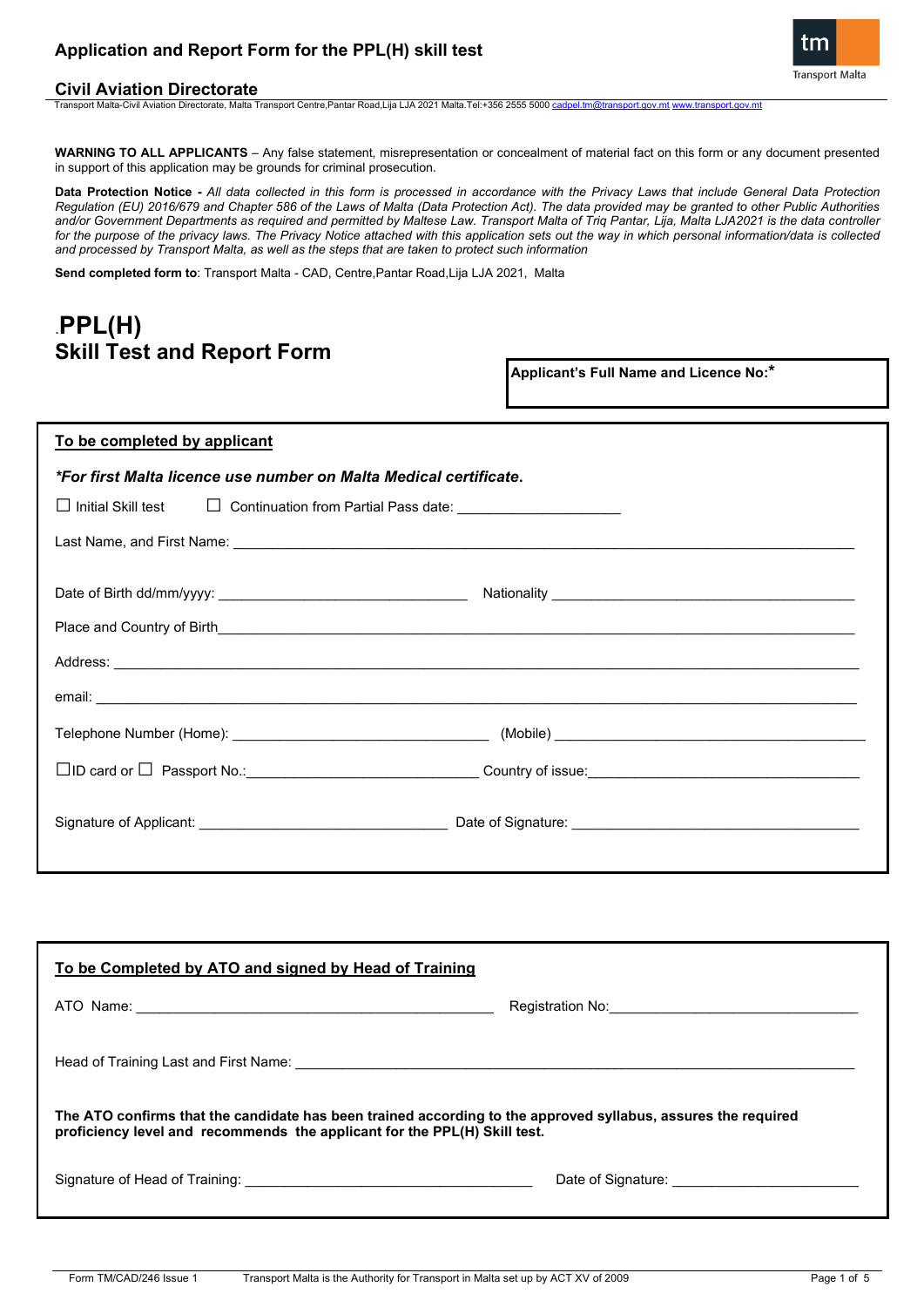**Civil Aviation Directorate** Transport Malta-Civil Aviation Directorate, Malta Transport Centre,Pantar Road,Lija LJA 2021 Malta.Tel:+356 2555 5000 [cadpel.tm@transport.gov.mt](mailto:cadpel.tm@transport.gov.mt) [www.transport.gov.mt](http://www.transport.gov.mt/)

## **PPL(H) Skill Test Details of the Flight and Result of the Test**

**Applicant's Full Name and Licence No:\***

| To be Completed by the Examiner                                                                                                                                                                                                                                                                                                                                                                                                                                                                                                                                                                                                                                                          |                                                                                  |
|------------------------------------------------------------------------------------------------------------------------------------------------------------------------------------------------------------------------------------------------------------------------------------------------------------------------------------------------------------------------------------------------------------------------------------------------------------------------------------------------------------------------------------------------------------------------------------------------------------------------------------------------------------------------------------------|----------------------------------------------------------------------------------|
| <b>Details of Flight:</b>                                                                                                                                                                                                                                                                                                                                                                                                                                                                                                                                                                                                                                                                |                                                                                  |
|                                                                                                                                                                                                                                                                                                                                                                                                                                                                                                                                                                                                                                                                                          |                                                                                  |
|                                                                                                                                                                                                                                                                                                                                                                                                                                                                                                                                                                                                                                                                                          |                                                                                  |
|                                                                                                                                                                                                                                                                                                                                                                                                                                                                                                                                                                                                                                                                                          |                                                                                  |
|                                                                                                                                                                                                                                                                                                                                                                                                                                                                                                                                                                                                                                                                                          |                                                                                  |
|                                                                                                                                                                                                                                                                                                                                                                                                                                                                                                                                                                                                                                                                                          |                                                                                  |
|                                                                                                                                                                                                                                                                                                                                                                                                                                                                                                                                                                                                                                                                                          |                                                                                  |
| <b>Result of the test:</b>                                                                                                                                                                                                                                                                                                                                                                                                                                                                                                                                                                                                                                                               |                                                                                  |
| $\square$ FAIL<br>$\Box$ PARTIAL PASS $\Box$ INCOMPLETE TEST<br>$\square$ PASS                                                                                                                                                                                                                                                                                                                                                                                                                                                                                                                                                                                                           |                                                                                  |
|                                                                                                                                                                                                                                                                                                                                                                                                                                                                                                                                                                                                                                                                                          |                                                                                  |
|                                                                                                                                                                                                                                                                                                                                                                                                                                                                                                                                                                                                                                                                                          |                                                                                  |
| Record reasons why item(s) was failed or test was incomplete. Record training required or recommended if applicable.                                                                                                                                                                                                                                                                                                                                                                                                                                                                                                                                                                     |                                                                                  |
|                                                                                                                                                                                                                                                                                                                                                                                                                                                                                                                                                                                                                                                                                          |                                                                                  |
|                                                                                                                                                                                                                                                                                                                                                                                                                                                                                                                                                                                                                                                                                          |                                                                                  |
|                                                                                                                                                                                                                                                                                                                                                                                                                                                                                                                                                                                                                                                                                          |                                                                                  |
|                                                                                                                                                                                                                                                                                                                                                                                                                                                                                                                                                                                                                                                                                          |                                                                                  |
| I hereby declare that I have established communication with the applicant without language barriers. I made the<br>applicant aware of the consequences of providing incomplete, inaccurate or false information. I verified that the<br>applicant complies with the qualification, training and experience requirements in Part FCL. I confirm that all required<br>manoeuvres and exercises have been completed, as well as the verbal theoretical examination, where applicable. I also<br>declare that I have reviewed and applied the national procedures and requirements of the applicant's competent<br>(insert<br>document version as<br>authority<br>contained<br>in<br>version | published<br>on<br>the<br>EASA website)<br>of the Examiner Differences Document. |
|                                                                                                                                                                                                                                                                                                                                                                                                                                                                                                                                                                                                                                                                                          |                                                                                  |
|                                                                                                                                                                                                                                                                                                                                                                                                                                                                                                                                                                                                                                                                                          |                                                                                  |
|                                                                                                                                                                                                                                                                                                                                                                                                                                                                                                                                                                                                                                                                                          |                                                                                  |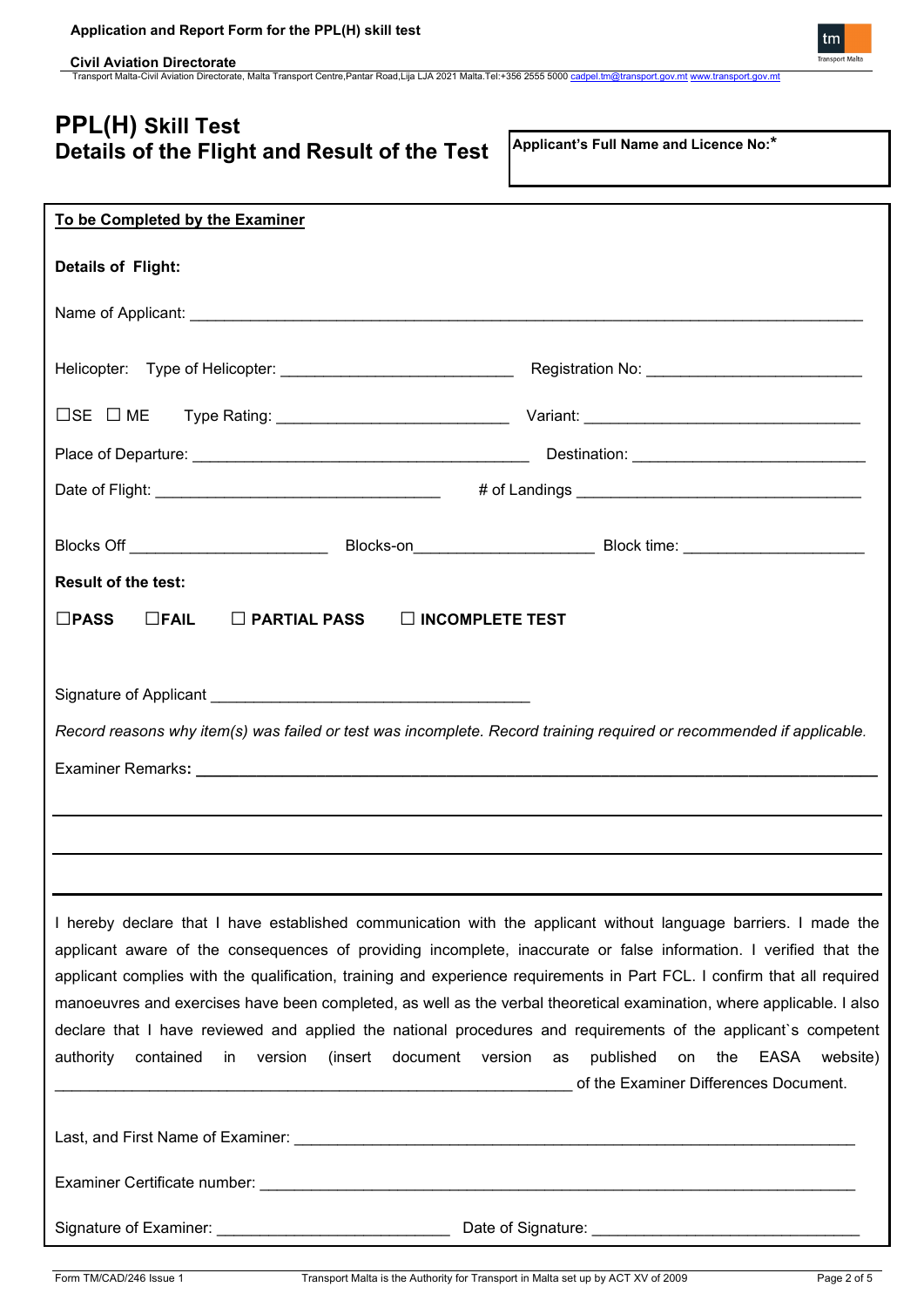**PPL(H) Skill Test**

**Applicant's Full Name and Licence No:\***

|                                                                                                                                        | Flight Examiners should be guided by the information in the Flight Examiner's Manual.                                                                               |                           |       |
|----------------------------------------------------------------------------------------------------------------------------------------|---------------------------------------------------------------------------------------------------------------------------------------------------------------------|---------------------------|-------|
| Use of checklist, airmanship, control of helicopter by external visual reference, anti-icing<br>procedures, etc. apply in all sections |                                                                                                                                                                     | Attempt $\Box$ 1 $\Box$ 2 |       |
|                                                                                                                                        | <b>SECTION 1 PRE-FLIGHT OPERATIONS CHECKS AND PROCEDURES</b>                                                                                                        | <b>FE Initials:</b>       | Date: |
| a                                                                                                                                      | Helicopter knowledge, (for example technical log, fuel, mass and balance,<br>performance), flight planning, NOTAM and weather briefing                              |                           |       |
| b                                                                                                                                      | Pre-flight inspection or action, location of parts and purpose                                                                                                      |                           |       |
| с                                                                                                                                      | Cockpit inspection and starting procedure                                                                                                                           |                           |       |
| d                                                                                                                                      | Communication and navigation equipment checks, selecting and setting<br>frequencies                                                                                 |                           |       |
| е                                                                                                                                      | Pre-take-off procedure, R/T procedure and ATC compliance                                                                                                            |                           |       |
| f                                                                                                                                      | Parking, shutdown and post-flight procedure                                                                                                                         |                           |       |
| <b>AREAS</b>                                                                                                                           | SECTION 2 HOVER MANOEUVRES, ADVANCED HANDLING AND CONFINED                                                                                                          | <b>FE Initials:</b>       | Date: |
| a                                                                                                                                      | Take-off and landing (lift-off and touch down)                                                                                                                      |                           |       |
| b                                                                                                                                      | Taxi and hover taxi                                                                                                                                                 |                           |       |
| c                                                                                                                                      | Stationary hover with head, cross or tail wind                                                                                                                      |                           |       |
| d                                                                                                                                      | Stationary hover turns, 360 ° left and right (spot turns)                                                                                                           |                           |       |
| е                                                                                                                                      | Forward, sideways and backwards hover manoeuvring                                                                                                                   |                           |       |
| f                                                                                                                                      | Simulated engine failure from the hover                                                                                                                             |                           |       |
| g                                                                                                                                      | Quick stops into and downwind                                                                                                                                       |                           |       |
| h                                                                                                                                      | Sloping ground or unprepared sites landings and take-offs                                                                                                           |                           |       |
| $\mathbf{I}$                                                                                                                           | Take-offs (various profiles)                                                                                                                                        |                           |       |
|                                                                                                                                        | Crosswind and downwind take-off (if practicable)                                                                                                                    |                           |       |
| k                                                                                                                                      | Take-off at maximum take-off mass (actual or simulated)                                                                                                             |                           |       |
|                                                                                                                                        | Approaches (various profiles)                                                                                                                                       |                           |       |
| m                                                                                                                                      | Limited power take-off and landing                                                                                                                                  |                           |       |
| n                                                                                                                                      | Autorotations, (FE to select two items from: basic, range, low speed and 360 ° turns)<br>Autorotative landing                                                       |                           |       |
| o                                                                                                                                      | Practice forced landing with power recovery                                                                                                                         |                           |       |
| p<br>q                                                                                                                                 | Power checks, reconnaissance technique, approach and departure technique                                                                                            |                           |       |
|                                                                                                                                        |                                                                                                                                                                     |                           |       |
|                                                                                                                                        | <b>SECTION 3 NAVIGATION EN-ROUTE PROCEDURES</b>                                                                                                                     | <b>FE Initials:</b>       | Date: |
| a                                                                                                                                      | Navigation and orientation at various altitudes or heights and map reading                                                                                          |                           |       |
| b                                                                                                                                      | Altitude or height, speed, heading control, observation of airspace and altimeter<br>setting                                                                        |                           |       |
| c                                                                                                                                      | Monitoring of flight progress, flight log, fuel usage, endurance, ETA, assessment of<br>track error and re-establishment of correct track and instrument monitoring |                           |       |
| d                                                                                                                                      | Observation of weather conditions and diversion planning                                                                                                            |                           |       |
| е                                                                                                                                      | Use of navigation aids (where available)                                                                                                                            |                           |       |
| f                                                                                                                                      | ATC liaison with due observance of regulations, etc.                                                                                                                |                           |       |
|                                                                                                                                        | <b>SECTION 4 FLIGHT PROCEDURES AND MANOEUVRES</b>                                                                                                                   | <b>FE Initials:</b>       | Date: |
| a                                                                                                                                      | Level flight, control of heading, altitude or height and speed                                                                                                      |                           |       |
| b                                                                                                                                      | Climbing and descending turns to specified headings                                                                                                                 |                           |       |
| с                                                                                                                                      | Level turns with up to 30 ° bank, 180 $\overline{°}$ to 360 ° left and right                                                                                        |                           |       |
| d                                                                                                                                      | Level turns 180 ° left and right by sole reference to instruments                                                                                                   |                           |       |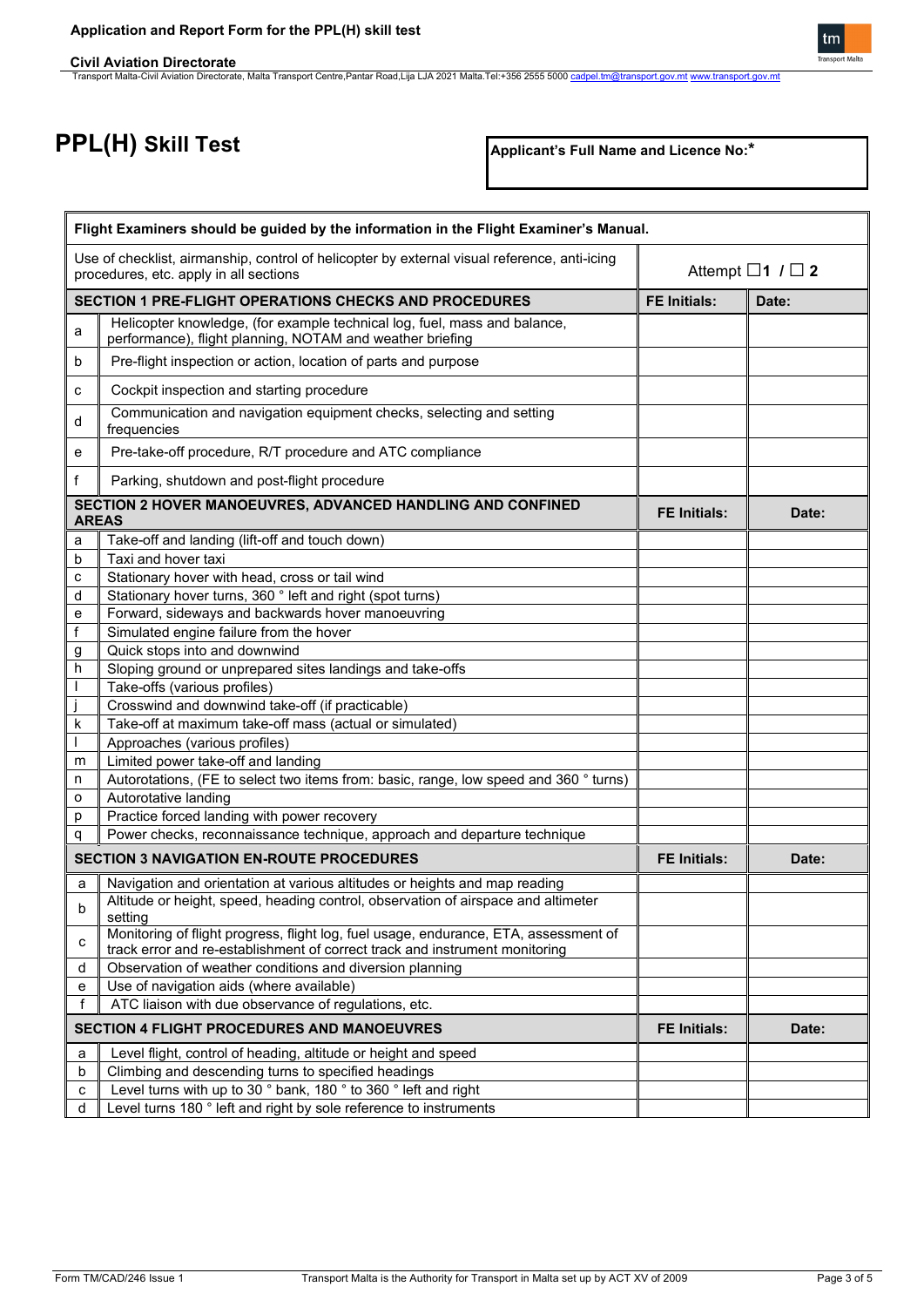### **Civil Aviation Directorate**

Transport Malta-Civil Aviation Directorate, Malta Transport Centre,Pantar Road,Lija LJA 2021 Malta.Tel:+356 2555 5000 <u>[cadpel.tm@transport.gov.mt](mailto:cadpel.tm@transport.gov.mt)</u> [www.transport.gov.mt](http://www.transport.gov.mt/)

# **PPL(H) Skill Test**

**Licence No:** 

|                                                                                                                                                                     | SECTION 5 ABNORMAL AND EMERGENCY PROCEDURES (SIMULATED WHERE<br><b>APPROPRIATE)</b>                                                                                                                                                                                                                                                                                                                                                                                                                                                                               |  | Date: |
|---------------------------------------------------------------------------------------------------------------------------------------------------------------------|-------------------------------------------------------------------------------------------------------------------------------------------------------------------------------------------------------------------------------------------------------------------------------------------------------------------------------------------------------------------------------------------------------------------------------------------------------------------------------------------------------------------------------------------------------------------|--|-------|
| Note (1) Where the test is conducted on an ME helicopter, a simulated engine failure drill, including an SE approach and<br>landing should be included in the test. |                                                                                                                                                                                                                                                                                                                                                                                                                                                                                                                                                                   |  |       |
| Note (2) The FE should select four items from the following:                                                                                                        |                                                                                                                                                                                                                                                                                                                                                                                                                                                                                                                                                                   |  |       |
| a                                                                                                                                                                   | Engine malfunctions, including governor failure, carburettor or engine icing and oil<br>system, as appropriate                                                                                                                                                                                                                                                                                                                                                                                                                                                    |  |       |
| b                                                                                                                                                                   | Fuel system malfunction                                                                                                                                                                                                                                                                                                                                                                                                                                                                                                                                           |  |       |
| C                                                                                                                                                                   | Electrical system malfunction                                                                                                                                                                                                                                                                                                                                                                                                                                                                                                                                     |  |       |
| d                                                                                                                                                                   | Hydraulic system malfunction, including approach and landing without hydraulics, as<br>applicable                                                                                                                                                                                                                                                                                                                                                                                                                                                                 |  |       |
| e                                                                                                                                                                   | Main rotor or anti-torque system malfunction (FFS or discussion only)                                                                                                                                                                                                                                                                                                                                                                                                                                                                                             |  |       |
|                                                                                                                                                                     | Fire drills, including smoke control and removal, as applicable                                                                                                                                                                                                                                                                                                                                                                                                                                                                                                   |  |       |
| g                                                                                                                                                                   | Other abnormal and emergency procedures as outlined in an appropriate flight<br>manual and with reference to Appendix 9 C to Part-FCL, sections 3 and 4, including<br>for ME helicopters:<br>(a) Simulated engine failure at take-off:<br>(1) rejected take-off at or before TDP or safe forced landing at or before DPATO;<br>(2) shortly after TDP or DPATO.<br>(b) Landing with simulated engine failure:<br>(1) landing or go-around following engine failure before LDP or DPBL;<br>(2) following engine failure after LDP or safe forced landing after DPBL |  |       |

#### CONTENTS OF THE SKILL TEST FOR THE ISSUE OF A PPL (H)

(a) The area and route to be flown should be chosen by the FE and all low level and hover work should be at an adequate aerodrome or site. Routes used for section 3 may end at the aerodrome of departure or at another aerodrome. The applicant should be responsible for the flight planning and should ensure that all equipment and documentation for the execution of the flight are on board. The navigation section of the test, as set out in this AMC should consist of at least three legs, each leg of a minimum duration of 10 minutes. The skill test may be conducted in two flights.

(b) An applicant should indicate to the FE the checks and duties carried out, including the identification of radio facilities. Checks should be completed in accordance with the authorised checklist or pilot operating handbook for the helicopter on which the test is being taken. During pre-flight preparation for the test the applicant is required to determine power settings and speeds. Performance data for take-off, approach and landing should be calculated by the applicant in compliance with the operations manual or flight manual for the helicopter used.

#### FLIGHT TEST TOLERANCE

(c) The applicant should demonstrate the ability to:

(1) operate the helicopter within its limitations;

(2) complete all manoeuvres with smoothness and accuracy;

(3) exercise good judgement and airmanship;

(4) apply aeronautical knowledge;

(5) maintain control of the helicopter at all times in such a manner that the successful outcome of a procedure or manoeuvre is never seriously in doubt.

(d) The following limits are for general guidance. The FE should make allowance for turbulent conditions and the handling qualities and performance of the helicopter used.

| (i) normal forward flight           | $± 150$ ft                        |
|-------------------------------------|-----------------------------------|
| (ii) with simulated major emergency | $±$ 200 ft                        |
| (iii) hovering IGE flight           | $± 2$ ft                          |
| (i) normal flight                   | ± 10°                             |
| (ii) with simulated major emergency | ± 15°                             |
| (i) take-off approach               | $-10/+15$ knots                   |
| (ii) all other flight regimes       | $± 15$ knots                      |
| (i) take-off hover IGE              | $±3$ ft                           |
| (ii) landing                        | no sideways or backwards movement |
|                                     |                                   |